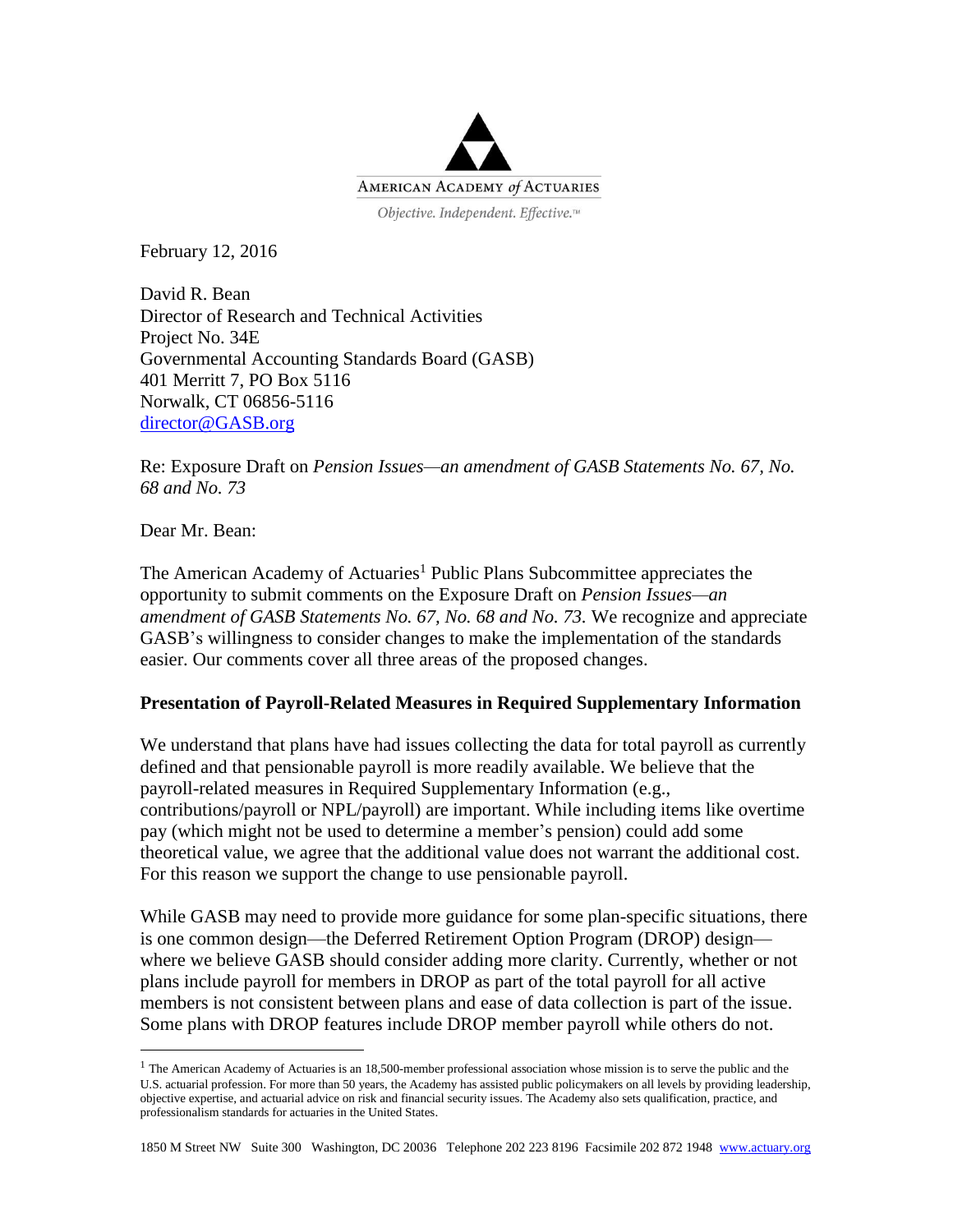The wording of the proposed standard defines covered payroll as: "compensation paid to active employees on which contributions to a pension plan are based." This definition will continue to result in some plans with DROP features including DROP payroll while others do not include DROP payroll, depending on whether employee or employer contribution rates are applied to DROP payroll. In terms of employer contributions, some plans fund a normal cost for DROP members and some do not, which creates the same application issue under the proposed standard.

The percentage of the payroll for DROP members can be high. It would not be unusual to see 25 percent or more of payroll in a firefighter plan being for DROP members, making this a material consideration.

We suggest that GASB consider how to balance the desire to show useful relative value information with the ease of data collection. We believe including DROP payroll would create better comparability. For example, two plans with the same contributions and same total payroll, one of which has a DROP, should not show two different GASB ratios. In situations where contribution rates do not apply to DROP payroll, there still may be extra data collection needed to allow for this comparability.

## **Selection of Assumptions**

 $\overline{a}$ 

We support the concept that use of the "deviation" clause in the actuarial standards of practice (ASOPs) when selecting assumptions used to determine the total pension liability would generally not be in conformity with the requirements of the GASB Statements.

We understand that this issue may have arisen from an Aug. 29, 2014, letter from the Academy<sup>2</sup> to GASB in which the American Academy of Actuaries' Joint Committee on Retiree Health suggested that the "actuarial assumptions and methods be in conformity or accordance 'with *the guidance contained in the applicable* Actuarial Standards of Practice issued by the Actuarial Standards Board.' "

The language in the ASOP may not anticipate a certain situation and the actuary may need to deviate from the written language. (This is not the same as the actuary simply disagreeing with the ASOP, which is the problem we believe GASB is trying to address.) This is an area that GASB may need to monitor to determine whether exceptions need to be made.

## **Classification of Employer-Paid Member Contributions**

We generally agree with GASB's treatment of employer-paid member contributions. However, there is one situation, while not common, that GASB should consider. Some plans are structured such that the employer-paid member contribution is not included in

<sup>2</sup> http://www.actuary.org/content/joint-committee-retiree-health-sends-comment-letter-gasb-regardingexposure-draft